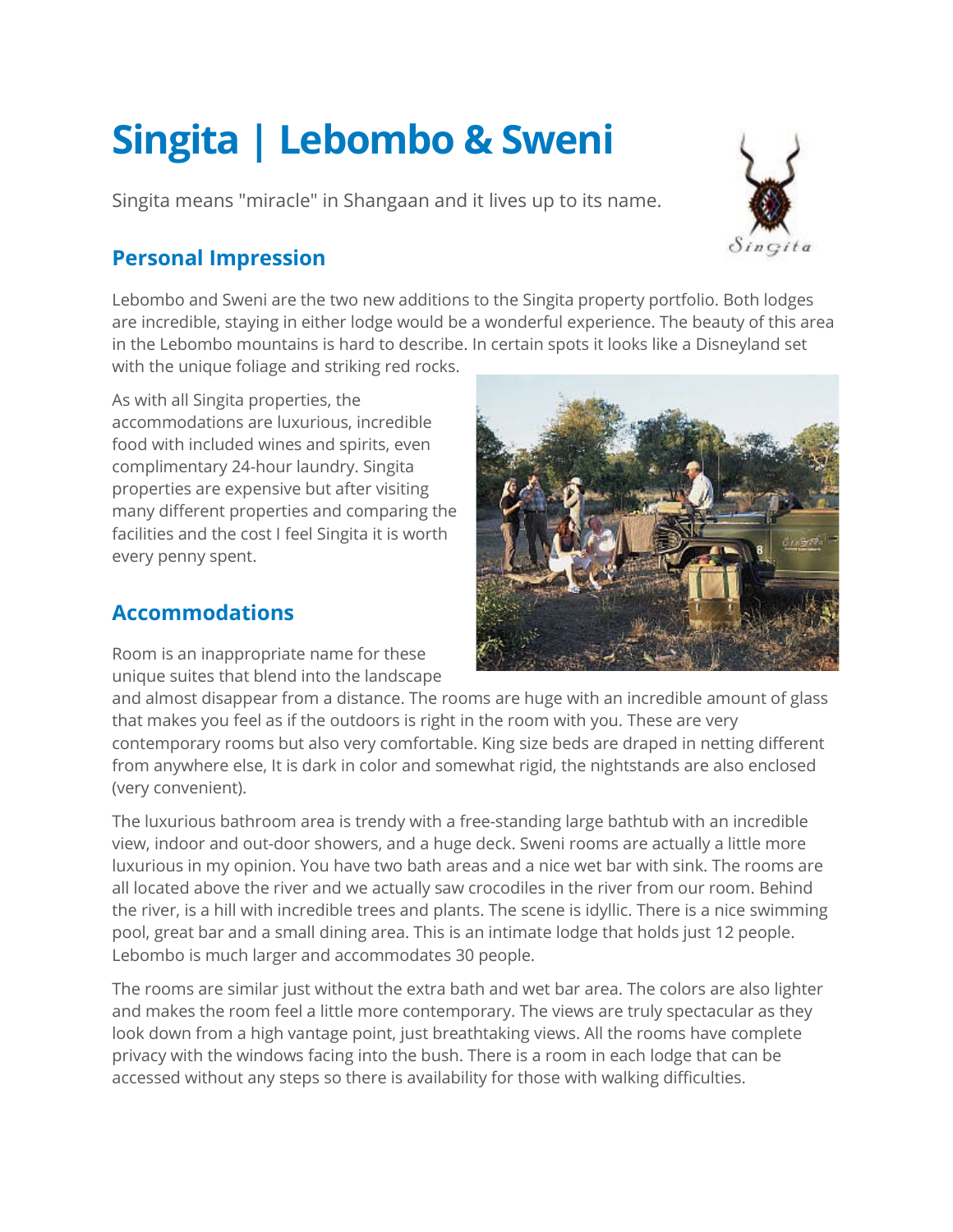## **Singita Lebombo Village**

Between the two properties is Singita Village. A unique attraction featuring incredible African art, both paintings and sculptures, shopping for souvenirs and the incredible spa that serves both properties. A really unique concept that is fun to browse though in the afternoon between game drives. The two lodges, Lebombo and Sweni are about 2-minutes apart by land rover.



**PICTURES OF SWENI & LEBOMBO ACCOMMODATIONS**

#### **Game Drives**

The topography around the private reserve of Singita Lebombo and Sweni is truly spectacular. This is actually a 20-year concession of part of the Kruger National Park. This must be the most beautiful area of Kruger and just driving around here is incredible even if you never saw an animal. Certain spots are so picturesque with red rocks, unique plants and mountains; it is really stunning. Then there are river crossings full of lily pads, mirroring water, with colorful African birds playing in the water. The animals are still getting used to the vehicles as this is a new concession and they do retain a little more distance from the lions. However, it is a game rich environment and your game drives will not disappoint.

#### **The Guides**

Singita has incredible guides. They hire the best. They stop at sundown and cook little appetizers and mix you your favorite drink in the bush. You enjoy this while soaking in the spectacular surroundings. They will join you at dinner when you wish and share tales of the bush and the lifestyles of the South African people. They are well educated, speak excellent English and have a true love of the African bush and the animals.